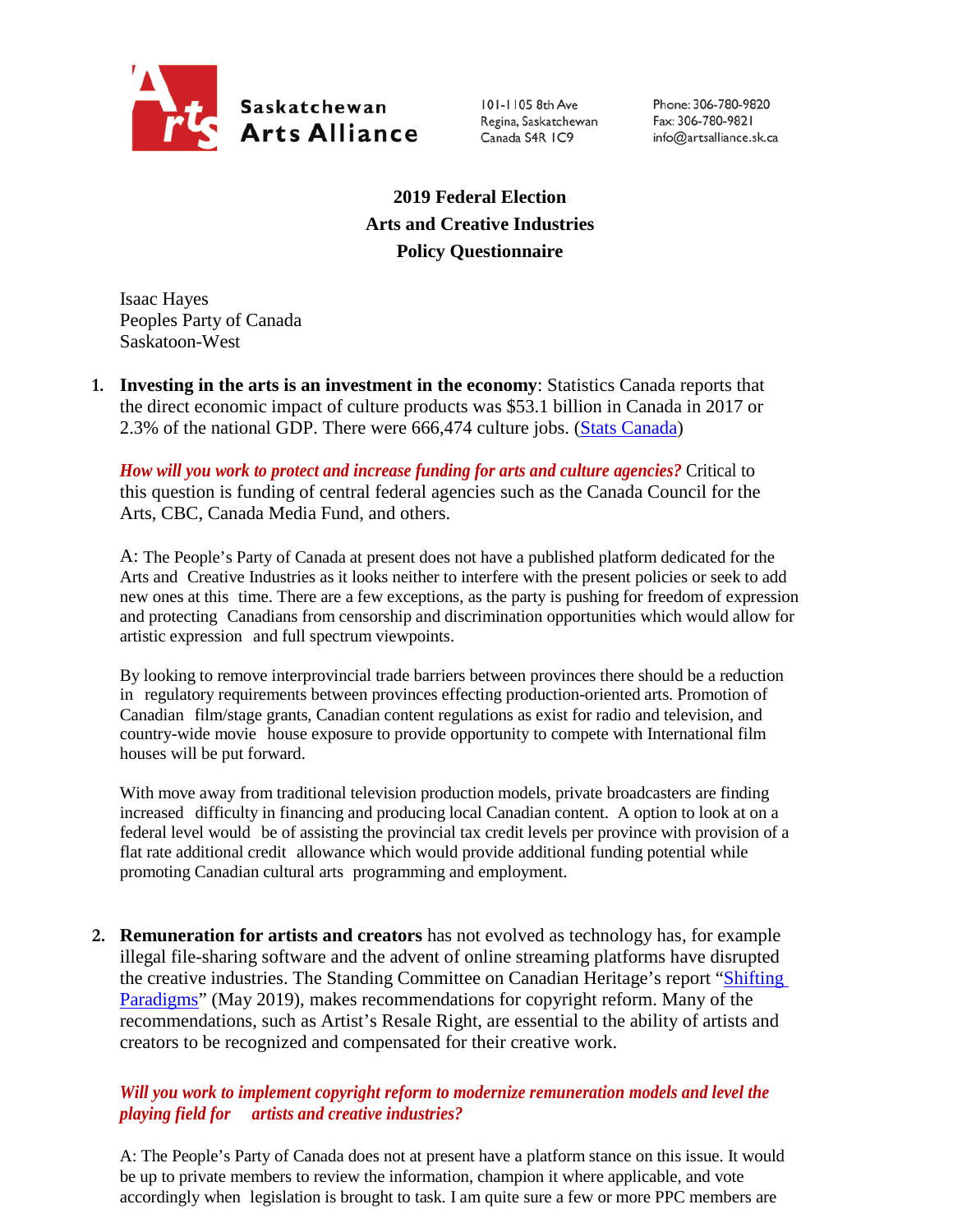already familiar with this stance and hope they can provide a stronger answer. As a candidate running for the party at this time, I am not informed enough on this topic to make a statement. Information for review is being accumulated at this time. I can say that as a professional that creates through building design, copyright reform would be one of the items I would involve myself with. As to whether it would level the playing field for artists and creative industries would be a question based on details and to whom the filed is being leveled against.

**3. Artists and cultural workers** are an important and dynamic component of the Canadian creative economy. Yet, they typically contend with precarious working conditions, working from contract to contract and without pensions, benefits or job security. According to Statistics Canada (2016), 52% of artists are self-employed, compared with only 12% of all Canadian workers. [\(Hill Strategies Research\)](https://hillstrategies.com/2019/07/31/a-statistical-profile-of-artists-in-canada-in-2016-with-summary-information-about-cultural-workers/)

## *What is your plan to improve the precarious situation of artists and cultural workers, including any changes to Income Tax, Employment Insurance, or adding initiatives such as basic income and the like to make work-life more predictable and secure?*

A: Artists through time have felt both ends of the economic spectrum, and the societal changes that value digital easily-stored media over past mediums has had an impact challenge the modern artist, but that is not directly a federal government issue. A cultural one, for sure. To that there are two sides to this answer with regards to the People's party of Canada. The first being that with an intended target to reduce federal government's involvement in free-market economies, and remove the roles assumed that are the constitutional responsibility of provinces, there would not be an initiative to provide basic income support for artists, or any working group beyond the standards already in place for employment insurance and similar provisions. With policies that look to decentralize and shrink government more money will stay in the province's hands to allocate for their artistic industries, which should provide more funding at sub-regional levels than federal grants that show regional preference for applicants.

The benefit here is that the People's Party does want to lower the taxes for all Canadians to allow for more earned money to stay in pocket from the start and not be forced to go through the system as taxes to be simply handed back at a lower value through boutique credits. Further there is an intent to significantly streamline the tax mechanisms, including paperwork and filing. For those working on commissions and other contracts, this could ease the burden of tax collection/repayment and other business-oriented requirements for artists.

As the CRA defines art as a business, all artists small to large are required to pay taxes, collect GST (where applicable), and file accordingly, with only the distinction between self-employed independent artists and salaried artists. Deductions vary per situation. With intent to reduce complexity and taxes taken there will be immediate benefits, however a full review of the tax obligations will be investigated such as getting a tax deduction for the year work was made based on expenses, over that of the year it was sold and moving some art donations from nonrefundable status to potentially refundable.

With the intent to end corporate welfare and show fairness to all regions of the country the impact will reach all industries, businesses, and taxpayers where the goal would be to limit and stop subsidizing businesses while also reducing their taxes. With more potential for profit over tax loss companies and individuals should have opportunities to provide more patronage to the arts industries and allow for growth and opportunity in a free-market environment. This would of course impact the CBC and look to move them on a competitive basis with Global, CTV and other network providers. An opportunity that could well grow the CBC's ability to expand their

## www.artsalliance.sk.ca